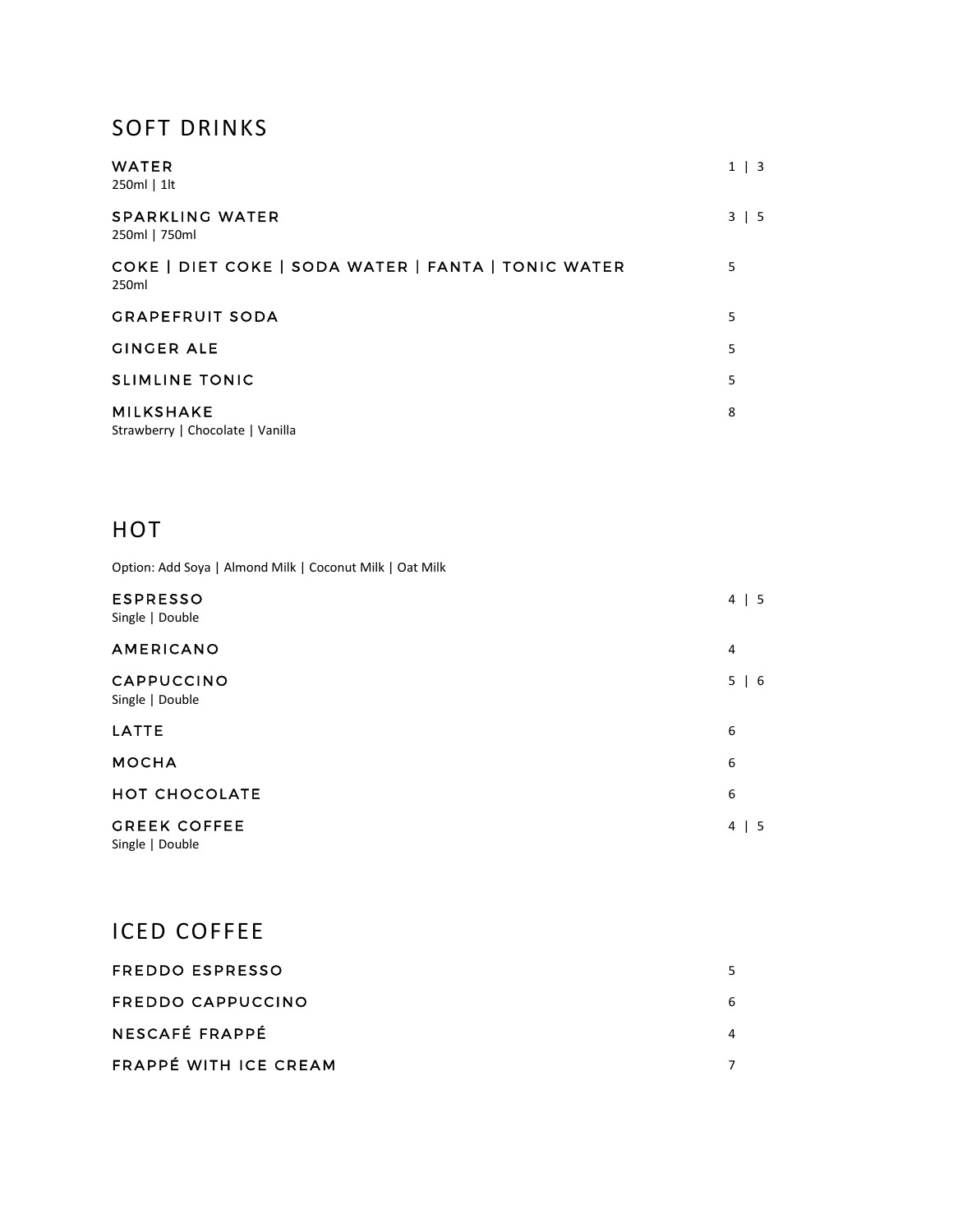#### BEER

| <b>MYTHOS DRAUGHT</b><br>Half Pint   Pint      | 4<br>- 5 |
|------------------------------------------------|----------|
| <b>AMSTEL FREE</b><br>Non-alcoholic            | 6        |
| <b>HEINEKEN</b><br>330ml bottle                | 6        |
| <b>KEFALONIA SIORA RED ALE</b><br>330ml bottle | 7        |
| <b>CORONA</b><br>355ml bottle                  | 8        |

### COCKTAILS

| CLASSIC COCKTAIL                                                               | 1 O |
|--------------------------------------------------------------------------------|-----|
| Traditional cocktails such as mojito, cosmopolitan etc. are available to order |     |
| <b>CLASSIC PREMIUM COCKTAIL</b>                                                | 14  |
|                                                                                |     |
| Traditional cocktails using premium alcohol                                    |     |

## SIGNATURE COCKTAILS

| <b>IONIAN BREEZE</b>                                                                                          | 12 |
|---------------------------------------------------------------------------------------------------------------|----|
| Vodka, Elderflower, Watermelon, Lime, Passion-Fruit                                                           |    |
| <b>BOHEMIAN SPRITZ</b><br>Aperol, Prosecco, Grapefruit Soda                                                   | 12 |
|                                                                                                               |    |
| <b>RUM VISION</b><br>Aged Rum, Pineapple Juice, Lime, Vanilla Syrup, Daiquiri bitters                         | 15 |
|                                                                                                               |    |
| THE RUBY SOUR<br>Dark Aged Tsipouro, Lemon Juice, Angostura Bitters, Cherry Bitters, Egg-white                | 14 |
|                                                                                                               |    |
| <b>BRANDY CRUSTA</b><br>Cognac, Triple sec Liqueur, Maraschino Liqueur, Lemon Juice, Sugar, Angostura bitters | 14 |
| STRAWBERRY CHAMOMILE PALOMA                                                                                   | 14 |
| Tequila Blanco, Chamomile Honey Syrup, Pink Grapefruit Soda, Strawberries                                     |    |
| <b>MOTIVO</b>                                                                                                 | 13 |
| Mastiha, Gin, Orange Curacao Liqueur, Lime, Egg white syrup, Cucumber                                         |    |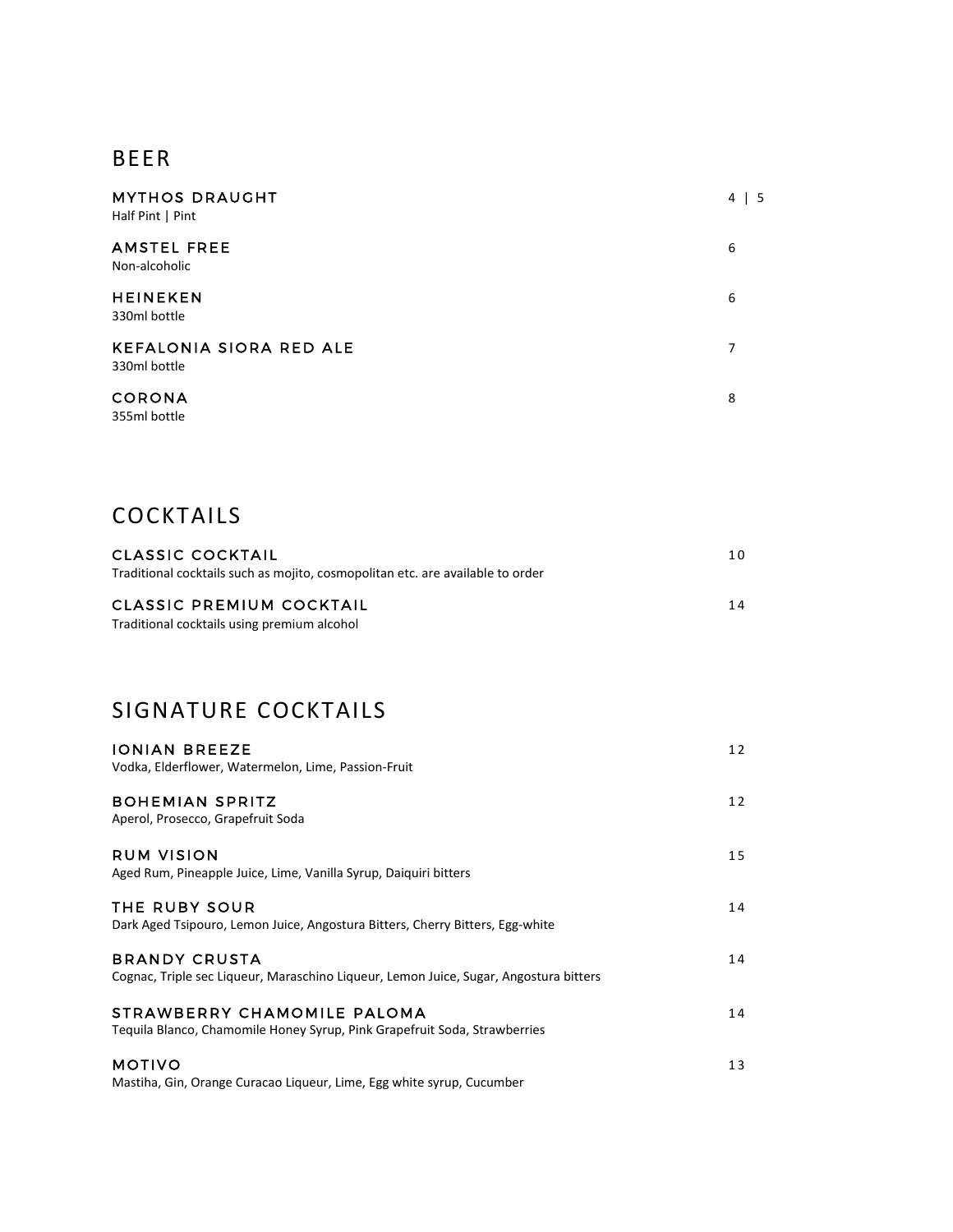| WHITE SPARKLING SANGRIA<br>Gin, St. Germain Liqueur, Moscato d'Asti                                                | 12 |
|--------------------------------------------------------------------------------------------------------------------|----|
| <b>MAMA MIA</b><br>Mastiha, Vodka, Strawberry, Vanilla Syrup, Fresh Basil, Lemon                                   | 13 |
| <b>SUNBEAM</b><br>Gin, Triple sec, Honey Syrup, Orange marmalade, Lemon Juice                                      | 13 |
| <b>FLAVOR MARCH</b><br>Grapefruit-infused Tequila, Agave Syrup, Mandarin Liqueur, Lime, Cardamom, Cherry Bitters   | 14 |
| <b>FLY WITH ME</b><br>Gin, homemade Bergamot Syrup, Creme de Violette, Elderflower Liqueur, Lemon, Rhubarb Bitters | 14 |

# MOCKTAILS

| WALK IN THE FOREST<br>Strawberry, simple syrup, lemon, mint, sprite | 8. |
|---------------------------------------------------------------------|----|
| VIRGIN MOJITO<br>Mint Leaves, Brown Sugar, Soda Water, Lime         | 8. |

# SPIRITS

| Vodka                      |    |
|----------------------------|----|
| <b>ABSOLUT</b>             | 10 |
| <b>TITO'S HANDMADE</b>     | 12 |
| <b>CIROC</b>               | 13 |
| <b>BELVEDERE</b>           | 14 |
| <b>GREY GOOSE</b>          | 14 |
|                            |    |
| Gin                        |    |
| <b>BEEFEATER</b>           | 10 |
| <b>TANQUERAY</b>           | 10 |
| <b>PLYMOUTH</b>            | 12 |
| <b>TANQUERAY NO10</b>      | 14 |
| <b>HENDRICK'S</b>          | 14 |
| <b>MONKEY 47</b>           | 15 |
| Rum                        |    |
| <b>BACARDI</b>             | 10 |
| <b>SAILOR JERRY</b>        | 10 |
| <b>KRAKEN BLACK SPICED</b> | 11 |
| <b>HAVANA CLUB 7Y.O</b>    | 12 |
| DIPLOMATICO RESERVA        | 14 |
| <b>RON ZACAPA</b>          | 15 |
|                            |    |